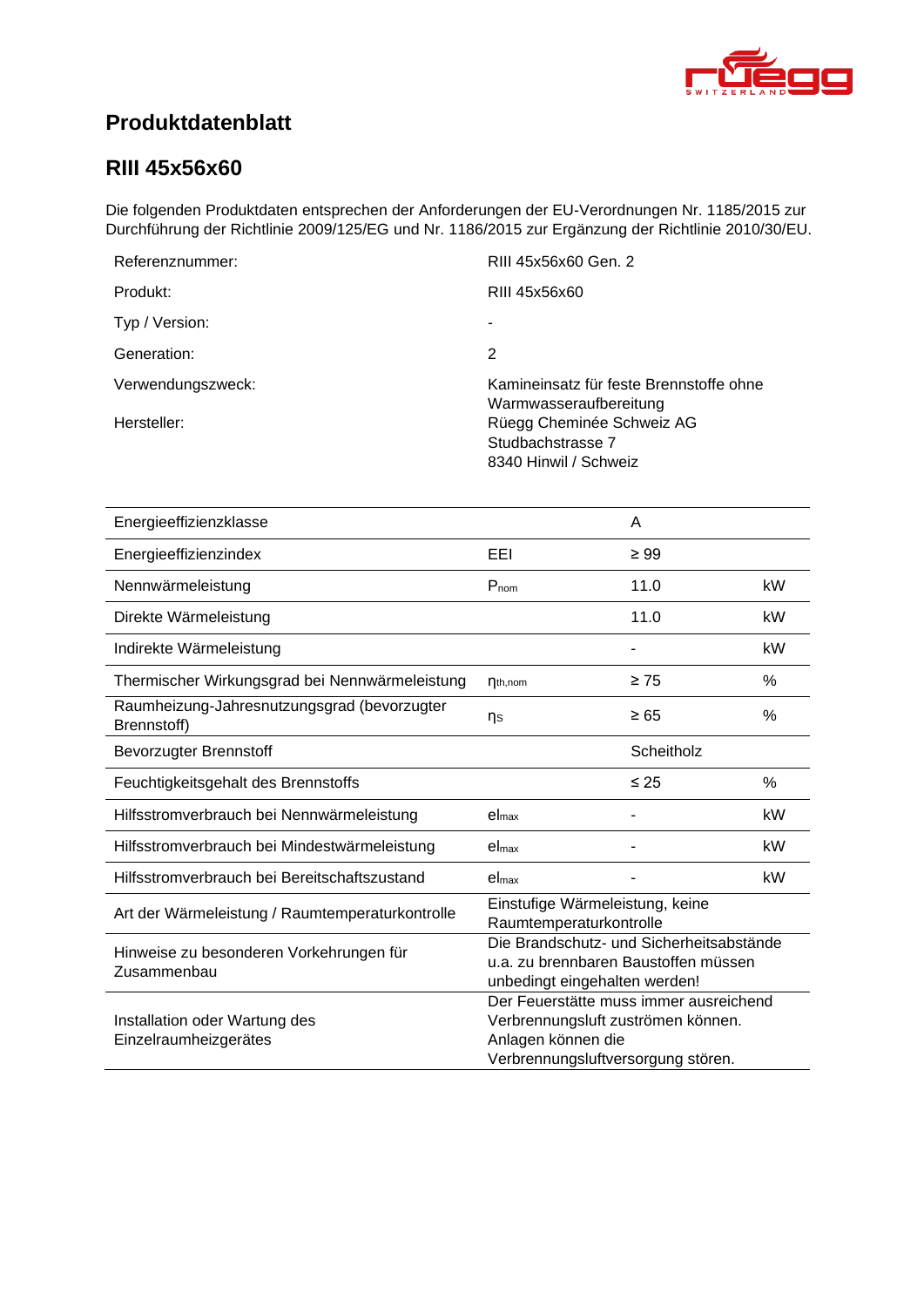

## **Product data sheet**

## **RIII [45x56x60](#page-0-0)**

The following product data comply with the requirements of EU Regulations No. 1185/2015 implementing Directive 2009/125/EC and No. 1186/2015 supplementing Directive 2010/30/EU.

| Identification code: | RIII 45x56x60 Gen. 2                                      |
|----------------------|-----------------------------------------------------------|
| Product:             | RIII 45x56x60                                             |
| Type / Version:      | ۰                                                         |
| Generation:          | 2                                                         |
| Intended use:        | Insert appliance or open fire without hot water<br>supply |
| Manufacturer:        | Rüegg Cheminée Schweiz AG                                 |
|                      | Studbachstrasse 7                                         |
|                      | 8340 Hinwil / Switzerland                                 |

| Energy efficiency class                                  |                                                                                                                                           | A           |      |
|----------------------------------------------------------|-------------------------------------------------------------------------------------------------------------------------------------------|-------------|------|
| Energy efficiency index                                  | EEI                                                                                                                                       | $\geq 99$   |      |
| Nominal heat output                                      | $P_{nom}$                                                                                                                                 | 11.0        | kW   |
| Direct heat power                                        |                                                                                                                                           | 11.0        | kW   |
| Indirect heat power                                      |                                                                                                                                           |             | kW   |
| Thermal efficiency at nominal heat output                | $\eta_{th,nom}$                                                                                                                           | $\geq 75$   | %    |
| Space heating annual utilization rate (preferred fuel)   | ns                                                                                                                                        | $\geq 65$   | %    |
| Preferred fuel                                           |                                                                                                                                           | Wooden logs |      |
| Fuel moisture content                                    |                                                                                                                                           | $\leq 25$   | $\%$ |
| Auxiliary power consumption at nominal heat output       | $el_{max}$                                                                                                                                |             | kW   |
| Auxiliary power consumption at minimum heat<br>output    | el <sub>max</sub>                                                                                                                         |             | kW   |
| Auxiliary power consumption in standby mode              | el <sub>max</sub>                                                                                                                         |             | kW   |
| Type of heat output / room temperature control           | Single stage heat output, no room<br>temperature control                                                                                  |             |      |
| Notes on special precautions for assembly                | The fire protection and safety distances to<br>combustible building materials, among<br>others, must be observed without fail!            |             |      |
| Installation or maintenance of the single room<br>heater | Sufficient combustion air must always be<br>able to flow to the fireplace. Installations can<br>interfere with the combustion air supply. |             |      |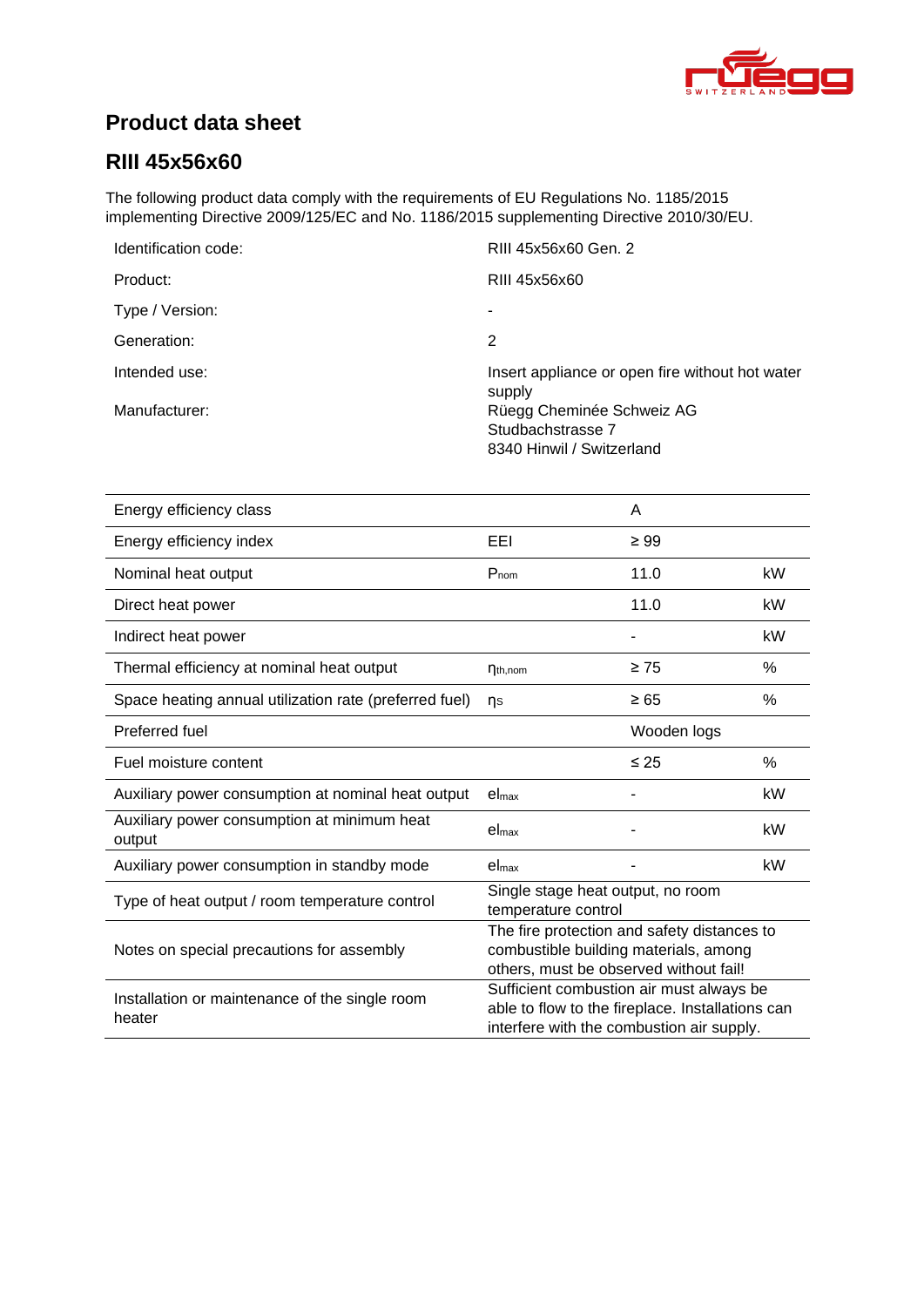

## **Fiche de produit**

### **RIII [45x56x60](#page-0-0)**

Les données suivantes sur les produits sont conformes aux exigences des règlements européens n° 1185/2015 portant application de la directive 2009/125/CE et n° 1186/2015 complétant la directive 2010/30/UE.

| Numéro de référence: | RIII 45x56x60 Gen. 2                                                                  |
|----------------------|---------------------------------------------------------------------------------------|
| Produit:             | RIII 45x56x60                                                                         |
| Typ / Version:       | ۰                                                                                     |
| Génération:          | 2                                                                                     |
| Usage:               | Foyer ouvert et inserts à alimentation manuelle<br>pour combustibles minéraux solides |
| Fabricant:           | Rüegg Cheminée Schweiz AG<br>Studbachstrasse 7<br>8340 Hinwil / Suisse                |

| Classe d'efficacité énergétique                                            |                                                                                                                                                                                        | A              |      |
|----------------------------------------------------------------------------|----------------------------------------------------------------------------------------------------------------------------------------------------------------------------------------|----------------|------|
| Indice d'efficacité énergétique                                            | EEL                                                                                                                                                                                    | $\geq 99$      |      |
| Puissance nominale                                                         | $P_{nom}$                                                                                                                                                                              | 11.0           | kW   |
| Puissance thermique directe                                                |                                                                                                                                                                                        | 11.0           | kW   |
| Puissance thermique indirecte                                              |                                                                                                                                                                                        |                | kW   |
| Rendement thermique à la puissance thermique<br>nominale                   | $\eta_{th,nom}$                                                                                                                                                                        | $\geq 75$      | $\%$ |
| Rendement annuel du chauffage des locaux<br>(combustible préféré)          | ηs                                                                                                                                                                                     | $\geq 65$      | %    |
| Combustible préféré                                                        |                                                                                                                                                                                        | Bûches de bois |      |
| Taux d'humidité du combustible                                             |                                                                                                                                                                                        | $\leq 25$      | $\%$ |
| Consommation de courant auxiliaire à la puissance<br>thermique nominale    | el <sub>max</sub>                                                                                                                                                                      |                | kW   |
| Consommation de courant auxiliaire à la puissance<br>thermique minimale    | el <sub>max</sub>                                                                                                                                                                      |                | kW   |
| Consommation de courant auxiliaire en état de<br>veille                    | el <sub>max</sub>                                                                                                                                                                      |                | kW   |
| Type de puissance thermique / contrôle de la<br>température ambiante       | Puissance thermique à un niveau, pas de<br>contrôle de la température ambiante                                                                                                         |                |      |
| Remarques sur les précautions particulières à<br>prendre pour l'assemblage | Les distances de sécurité et de protection<br>contre les incendies, entre autres par rapport<br>aux matériaux de construction inflammables,<br>doivent impérativement être respectées! |                |      |
| Installation ou entretien de l'appareil de chauffage<br>individuel         | Le foyer doit toujours pouvoir bénéficier d'un<br>flux d'air de combustion suffisant. Les<br>installations peuvent perturber l'alimentation<br>en air de combustion.                   |                |      |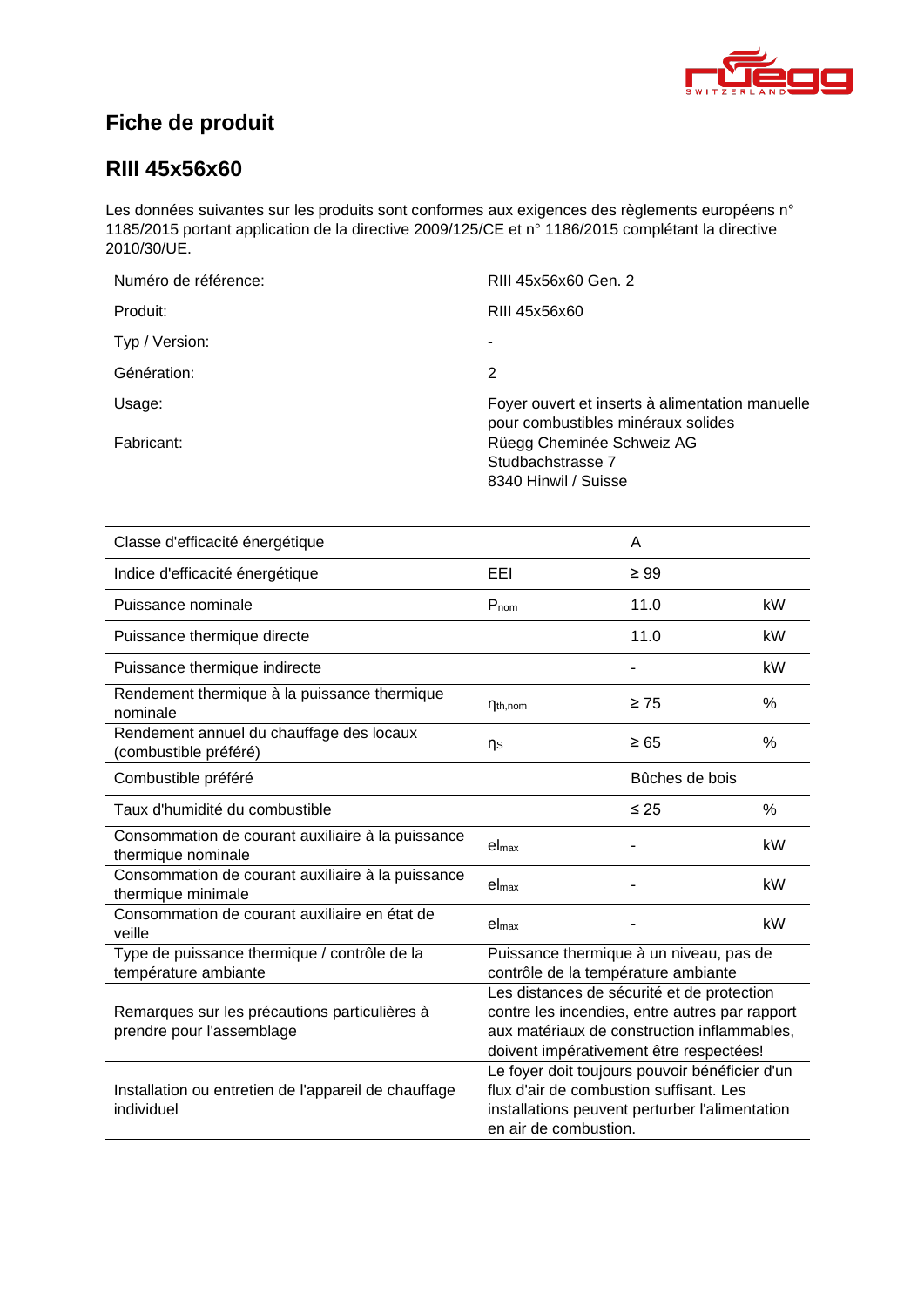

# **Productgegevensblad**

### **RIII [45x56x60](#page-0-0)**

De volgende productgegevens voldoen aan de eisen van EU-verordeningen nr. 1185/2015 tot uitvoering van Richtlijn 2009/125/EG en nr. 1186/2015 tot aanvulling van Richtlijn 2010/30/EU.

| RIII 45x56x60 Gen. 2                                                        |
|-----------------------------------------------------------------------------|
| RIII 45x56x60                                                               |
|                                                                             |
| 2                                                                           |
| Inbouwhaard voor vaste brandstoffen zonder<br>bereiding van warm water      |
| Rüegg Cheminée Schweiz AG<br>Studbachstrasse 7<br>8340 Hinwil / Zwitserland |
|                                                                             |

| Energie-efficiëntieklasse                                          |                                                                                                                                                  | A         |               |
|--------------------------------------------------------------------|--------------------------------------------------------------------------------------------------------------------------------------------------|-----------|---------------|
| Energie-efficiëntie-index                                          | EEI                                                                                                                                              | $\geq 99$ |               |
| Nominale warmteafgifte                                             | $P_{nom}$                                                                                                                                        | 11.0      | kW            |
| Directe warmteafgifte                                              |                                                                                                                                                  | 11.0      | kW            |
| Indirecte warmteafgifte                                            |                                                                                                                                                  |           | kW            |
| Thermisch rendement bij nominaal<br>verwarmingsvermogen            | $\eta_{th,nom}$                                                                                                                                  | $\geq 75$ | $\frac{0}{0}$ |
| Jaarlijks rendement ruimteverwarming<br>(voorkeursbrandstof)       | ηs                                                                                                                                               | $\geq 65$ | %             |
| Voorkeur voor brandstof                                            | Gekloofd brandhout                                                                                                                               |           |               |
| Vochtgehalte van de brandstof                                      |                                                                                                                                                  | $\leq 25$ | $\%$          |
| Hulpstroomverbruik bij nominale warmteafgifte                      | el <sub>max</sub>                                                                                                                                |           | kW            |
| Hulpstroomverbruik bij minimale warmteafgifte                      | el <sub>max</sub>                                                                                                                                |           | kW            |
| Hulpstroomverbruik bij stand-by                                    | el <sub>max</sub>                                                                                                                                |           | kW            |
| Type warmteafgifte / ruimtetemperatuurregeling                     | Eentraps warmteafgifte, geen<br>ruimtetemperatuurregeling                                                                                        |           |               |
| Opmerkingen over bijzondere<br>voorzorgsmaatregelen bij de montage | De brandbeveiliging en veiligheidsafstanden<br>tot o.a. brandbare bouwmaterialen moeten<br>absoluut in acht worden genomen!                      |           |               |
| Installatie of onderhoud van de<br>eenkamerverwarming              | Er moet altijd voldoende verbrandingslucht<br>naar de haard kunnen stromen. Installaties<br>kunnen de toevoer van verbrandingslucht<br>hinderen. |           |               |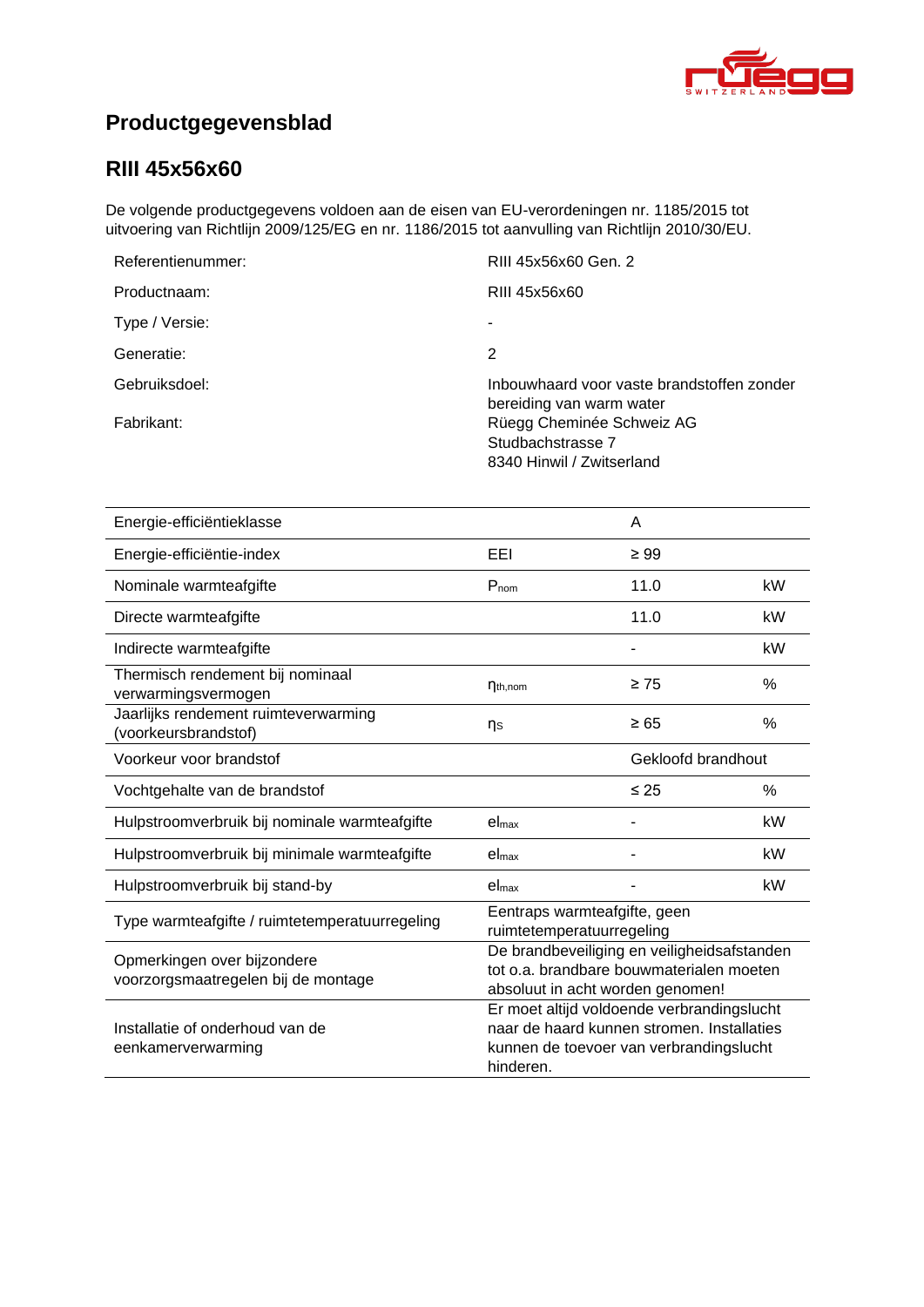

# **Scheda tecnica del prodotto**

### **RIII [45x56x60](#page-0-0)**

I seguenti dati del prodotto sono conformi ai requisiti dei regolamenti UE n. 1185/2015 che attuano la direttiva 2009/125/CE e n. 1186/2015 che integrano la direttiva 2010/30/UE.

| Numero di riferimento: | RIII 45x56x60 Gen. 2                                                                  |
|------------------------|---------------------------------------------------------------------------------------|
| Prodotto:              | RIII 45x56x60                                                                         |
| Tipo / Versione:       |                                                                                       |
| Genere:                | 2                                                                                     |
| Utilizzo:              | Focolare aperto e chiuso con alimentazione<br>manuale di combustibile minerale solido |
| Produttore:            | Rüegg Cheminée Schweiz AG<br>Studbachstrasse 7<br>8340 Hinwil / Svizzera              |

| Classe di efficienza energetica                                                 |                                                                                                                                                                              | A         |      |
|---------------------------------------------------------------------------------|------------------------------------------------------------------------------------------------------------------------------------------------------------------------------|-----------|------|
| Indice di efficienza energetica                                                 | EEL                                                                                                                                                                          | $\geq 99$ |      |
| Potenza termica nominale                                                        | Pnom                                                                                                                                                                         | 11.0      | kW   |
| Uscita di calore diretto                                                        |                                                                                                                                                                              | 11.0      | kW   |
| Potenza termica indiretta                                                       |                                                                                                                                                                              |           | kW   |
| Efficienza termica alla potenza termica nominale                                | $\eta_{th,nom}$                                                                                                                                                              | $\geq 75$ | %    |
| Efficienza annuale del riscaldamento degli ambienti<br>(combustibile preferito) | ηs                                                                                                                                                                           | $\geq 65$ | %    |
| Carburante preferito                                                            | Legna in ciocchi                                                                                                                                                             |           |      |
| Contenuto di umidità del combustibile                                           |                                                                                                                                                                              | $\leq 25$ | $\%$ |
| Consumo di energia ausiliaria alla potenza termica<br>nominale                  | el <sub>max</sub>                                                                                                                                                            |           | kW   |
| Consumo di energia ausiliaria alla potenza termica<br>minima                    | el <sub>max</sub>                                                                                                                                                            |           | kW   |
| Consumo di energia ausiliaria in standby                                        | el <sub>max</sub>                                                                                                                                                            |           | kW   |
| Tipo di uscita di calore / controllo della temperatura<br>ambiente              | Uscita di calore a uno stadio, nessun<br>controllo della temperatura ambiente                                                                                                |           |      |
| Note sulle precauzioni speciali per il montaggio                                | La protezione antincendio e le distanze di<br>sicurezza dai materiali da costruzione<br>combustibili, tra l'altro, devono essere<br>rispettate a tutti i costi!              |           |      |
| Installazione o manutenzione del riscaldatore<br>singolo                        | Una quantità sufficiente di aria di<br>combustione deve sempre poter affluire al<br>camino. Le installazioni possono interferire<br>con la fornitura di aria di combustione. |           |      |